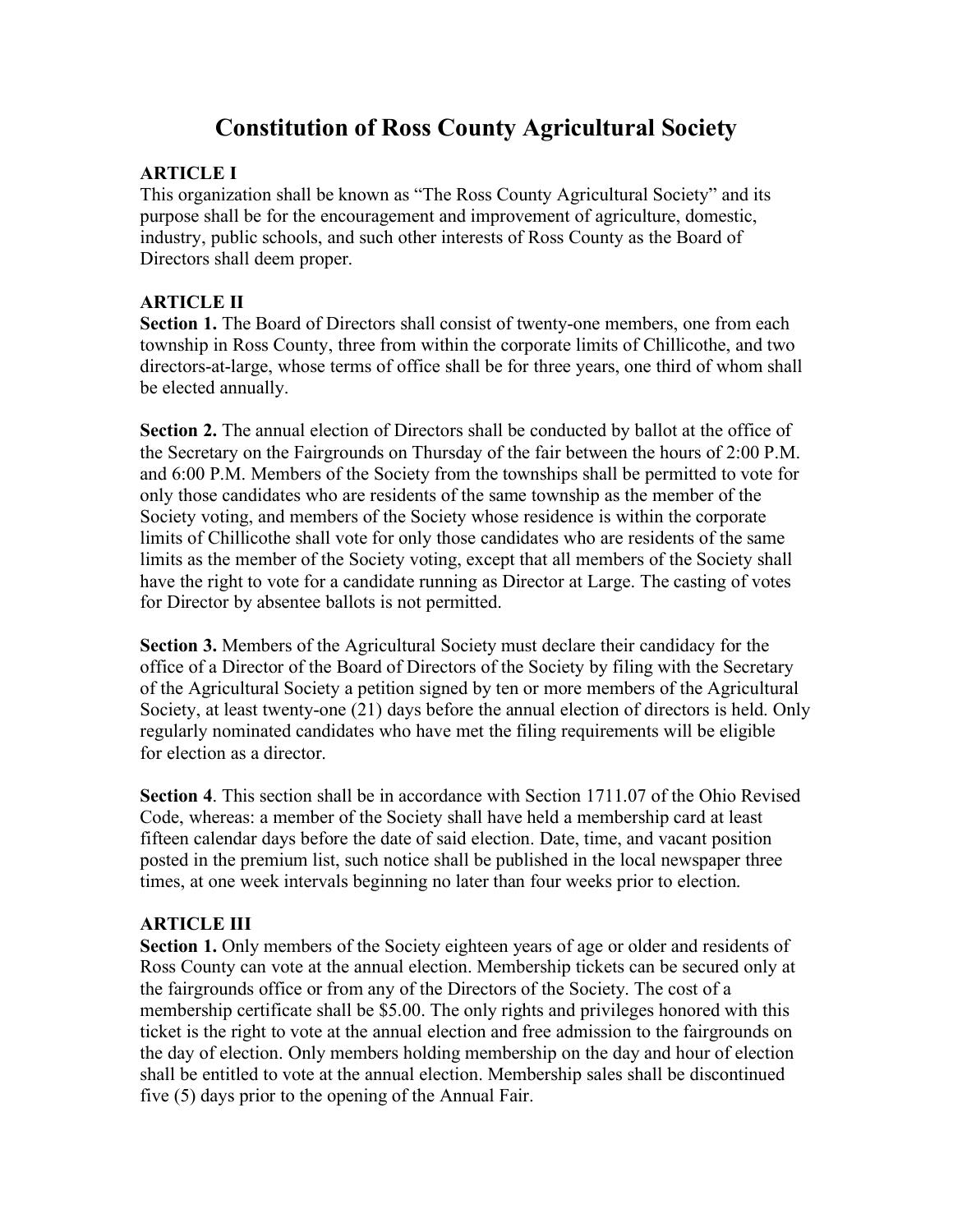**Section 2**. The Board of Directors shall, at the call of the President, any time after the annual election but not later than the third Saturday in December meet and elect a President, a Vice-President, Secretary and Treasurer. The election of those officers shall be by ballot. The President, Vice-President and Treasurer shall be elected to serve one year, and the Secretary elected to serve not to exceed three years, as the Board of Directors may determine, and until their successors are elected and qualified. All officers shall be members of the Society. The President and the Vice-President shall be directors. The Secretary and Treasurer may or may not be directors. Before the election of officers is conducted, the newly elected directors shall qualify by taking oath before a competent authority.

#### **ARTICLE IV**

The President of the Society shall preside at all meetings of the Society and of the Board, and shall discharge such other duties as pertain to his office and in his absence the Vice-President shall discharge the duties of his office. Roberts Rules of Order will be used in the conduction of meetings of the Society.

### **ARTICLE V**

The Secretary shall keep the roll of members and conduct the correspondence of the Society. He/She shall make a careful record of all meetings and business done by the Board of Directors, together with the report of all committees appointed and place such reports on file in a book kept for such purposes. He/She shall receive all correspondence directed to the Society and forward to proper party.

#### **ARTICLE VI**

The Treasurer of the Society is to receive all monies due the Society. The Board may when it deems such action necessary and/or proper authorize others to receive payment of monies due the society, on such terms and conditions and for such limited periods of time as the Board may determine, but in any event such funds so received by others shall be delivered to the Treasurer within the time fixed by the Board. In all cases of receipt of funds due the Society, the person receiving such funds shall issue a receipt to the person making payments of such funds. The Treasurer will be making payment of such funds. The Treasurer will be required to make a financial report at each regularly scheduled meeting of the Board of Directors, and an annual report which shall be presented at the Annual Meeting. The Treasurer shall issue checks drawn on the Society's accounts in payment of all amounts owned by the Society.

#### **ARTICLE VII**

Judges for judging the different classes of articles offered in competition and awarded premiums of these articles shall be appointed and approved annually by the Board of Directors.

#### **ARTICLE VIII**

The annual exhibit of the Society shall be held at a time and place to be determined by the Board of directors and approved by the Department of Agriculture.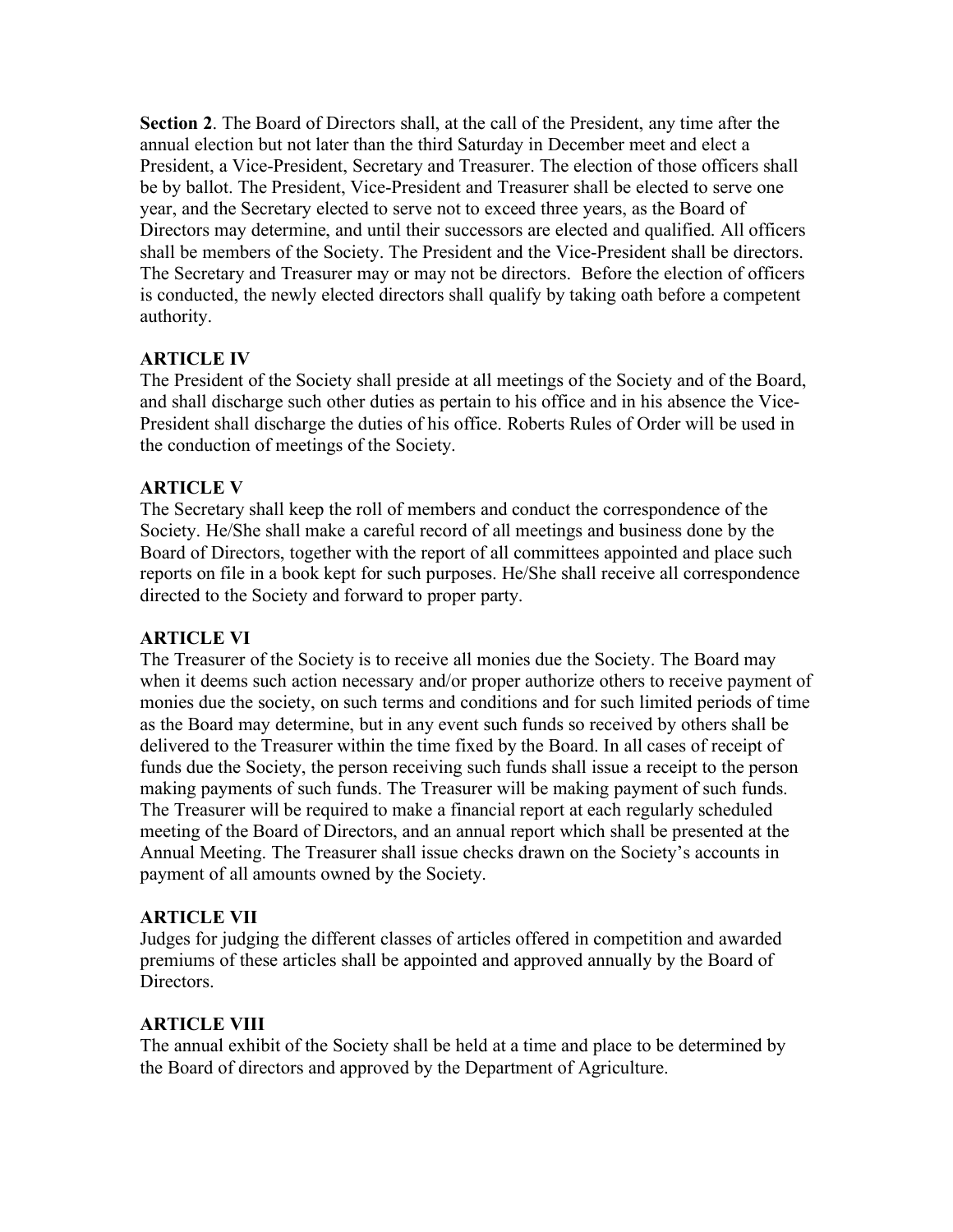#### **ARTICLE IX**

Regular meetings of the Board of Directors shall be held the first Monday of each month, time to be set by Board of Directors, the meeting place shall be named at the discretion of the President. In case of a holiday on the meeting date, a different date shall be voted on by the Board of Directors at a meeting proceeding the month in which the holiday falls. A meeting may be called on the order of the President of the Society. In the event the President of the Society refuses to call the meeting, the Secretary shall be required to do so when requested in writing by a majority of the members, of the Board of Directors. A meeting will be held on the second Monday, following the Ross County Fair each year.

#### **\*\*ARTICLE IX – Time changed**

### **ARTICLE X**

The Board of Directors are empowered to make the necessary rules and regulations which, in their opinion, they deem necessary to govern the affairs of the Society.

#### **ARTICLE XI**

A majority of the members of the Board of Directors shall constitute a quorum for the transaction of business.

### **ARTICLE XII**

Any officer or director absenting himself for three consecutive regular meetings may, upon two-thirds vote of the Board of Directors, have his office declared vacant and his place filled by the Board until the next annual election when the director must be elected for the unexpired term.

#### **ARTICLE XIII**

The annual meeting of the Ross County Agricultural Society shall be held at the Multi-Purpose Building Ross County Fairgrounds, Chillicothe, Ohio at 7:00 p.m. on the second Monday of December of each year. Amendments and alterations of this constitution may be made only at the annual meeting of the members and a majority vote of the Board of Directors present shall be necessary to adopt.

#### **ARTICLE XIV**

The rules governing the operation of county agricultural societies by the Ohio Department of Agriculture are hereby adopted, and where those rules and regulations above differ from the constitution and by-laws set forth by the Ohio Department of Agriculture, the latter will prevail.

### **ARTICLE XV**

This article shall permit the Board of Directors by majority vote to employ or compensate a board member for services surrendered as listed below:

- 1. Fair Manager
- 2. Treasurer
- 3. Secretary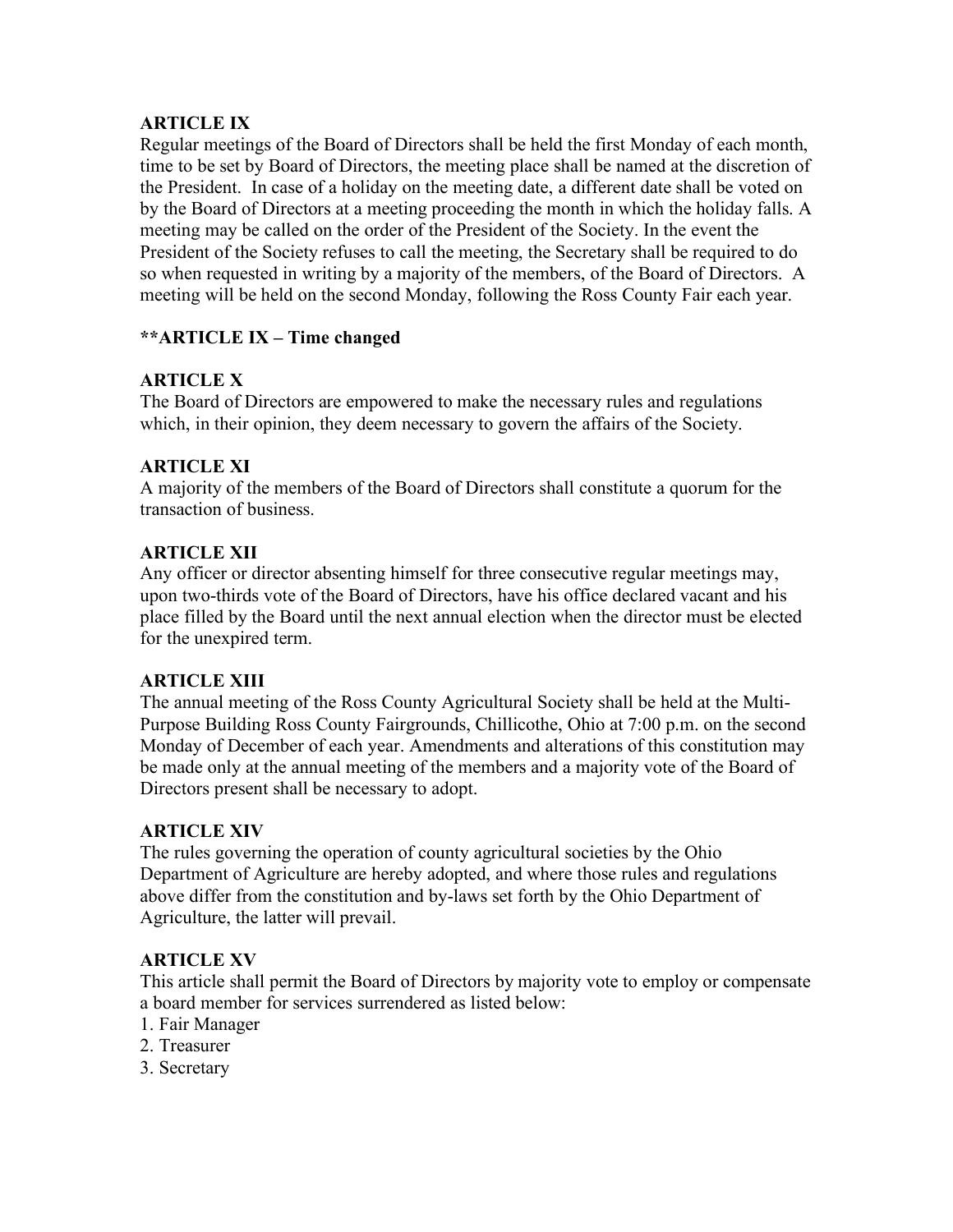#### **ARTICLE XVI**

All ex board members, and their spouse, that served fifteen (15) or more years shall receive a season pass and camping spot to the Ross County Fair. Said member shall also receive honorary membership to the Board of Directors of the Ross County Agricultural Society without voting powers. These passes shall be courtesy of the Ross County Agricultural Society Board of Directors.

#### **ARTICLE XVII**

The Board of Directors of the Society may authorize the sale of intoxicating beverages at fairgrounds events and receive revenue from the sales.

**\*ARTICLE XVIII**

### **RESOLUTION**

**WHEREAS** , the Ross County Agricultural Society Incorporated (hereinafter "Fairboard") was formed on

or about February 13, 1930 for the purposes set forth in its Articles of Incorporation;

**WHEREAS** , the Fairboard has a set of bylaws that fails to include a provision for the voluntary dissolution of the Fairboard;

**WHEREAS** , the Fairboard desires to have a provision in its bylaws for the voluntary dissolution of the Fairboard should that need arise and in order to receive its own designation under IRS Code Section 501;

**NOW, THEREFORE, BE IT RESOLVED**, that the Fairboard hereby makes the following resolutions: **BE IT FURTHER RESOLVED**, that, the Fairboard's Constitution shall be and hereby are amended to include the following provision regarding dissolution of the Fairboard:

# **BEGINNING OF DISSOLUTION CLAUSE**

# **Dissolution**

### **1. Resolution for Dissolution**

1.1. Contents: Any resolution for dissolution of the Ross County Agricultural Society Incorporated shall expressly name the Ross County Agricultural Society Incorporated as the entity being dissolved and shall state any additional provision deemed necessary with respect to the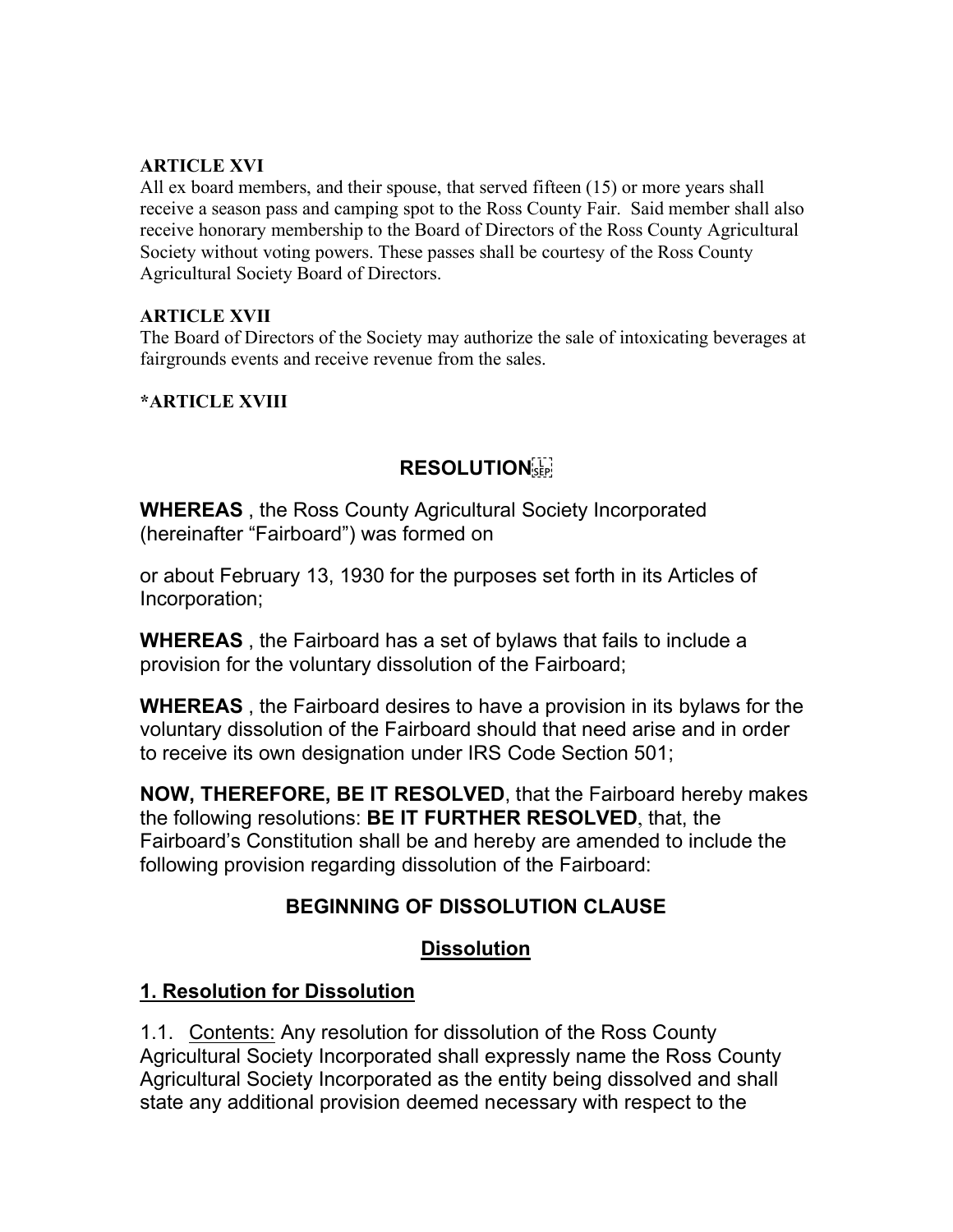proposed dissolution.

1.2. Director Vote for Dissolution: The directors of the Ross County Agricultural Society Incorporated may adopt a resolution of dissolution only in the following cases:

- . 1.2.1. When the Ross County Agricultural Society Incorporated has been adjudged bankrupt or has made a general assignment of all its assets for the benefit of creditors; see
- . 1.2.2. By leave of court when a receiver has been appointed in a general creditor's' suit or in any suit in which the affairs of the Ross County Agricultural Society Incorporated are to be wound up;  $\left[\frac{1}{2} \right]$
- . 1.2.3. When substantially all of the assets have been sold;  $\overline{\mathbb{S}^1_{\mathbb{R}^1}}$
- . 1.2.4. When the period of existence of the Ross County Agricultural Society Incorporated specified in its articles or statements of continued existence.
- 1.3 Member Vote for Dissolution: the Members of the Ross County Agricultural Society Incorporated may adopt a resolution of dissolution if all of the following apply:

. 1.3.1. A meeting of the members shall be scheduled for the purpose of adopting a resolution of dissolution;

- . 1.3.2. Notice of the meeting of the members shall be sent to all the members who would be entitled to vote at the meeting by mail;  $\mathbb{E}$
- . 1.3.3. The voting members present at the meeting constitute a quorum;  $SEP$
- . 1.3.4. There is an affirmative vote from a majority of the voting members present for the meeting, which adopts and approves the resolution of dissolution.

# **2. Action After Resolution of Dissolution**

2.1. Certificate of Dissolution : upon the adoption of a resolution of dissolution, a certificate shall be prepared, on a form prescribed by the Ohio Secretary of State, setting forth the following:

. 2.1.1. The name "Ross County Agricultural Society Incorporated";  $\frac{17}{15}$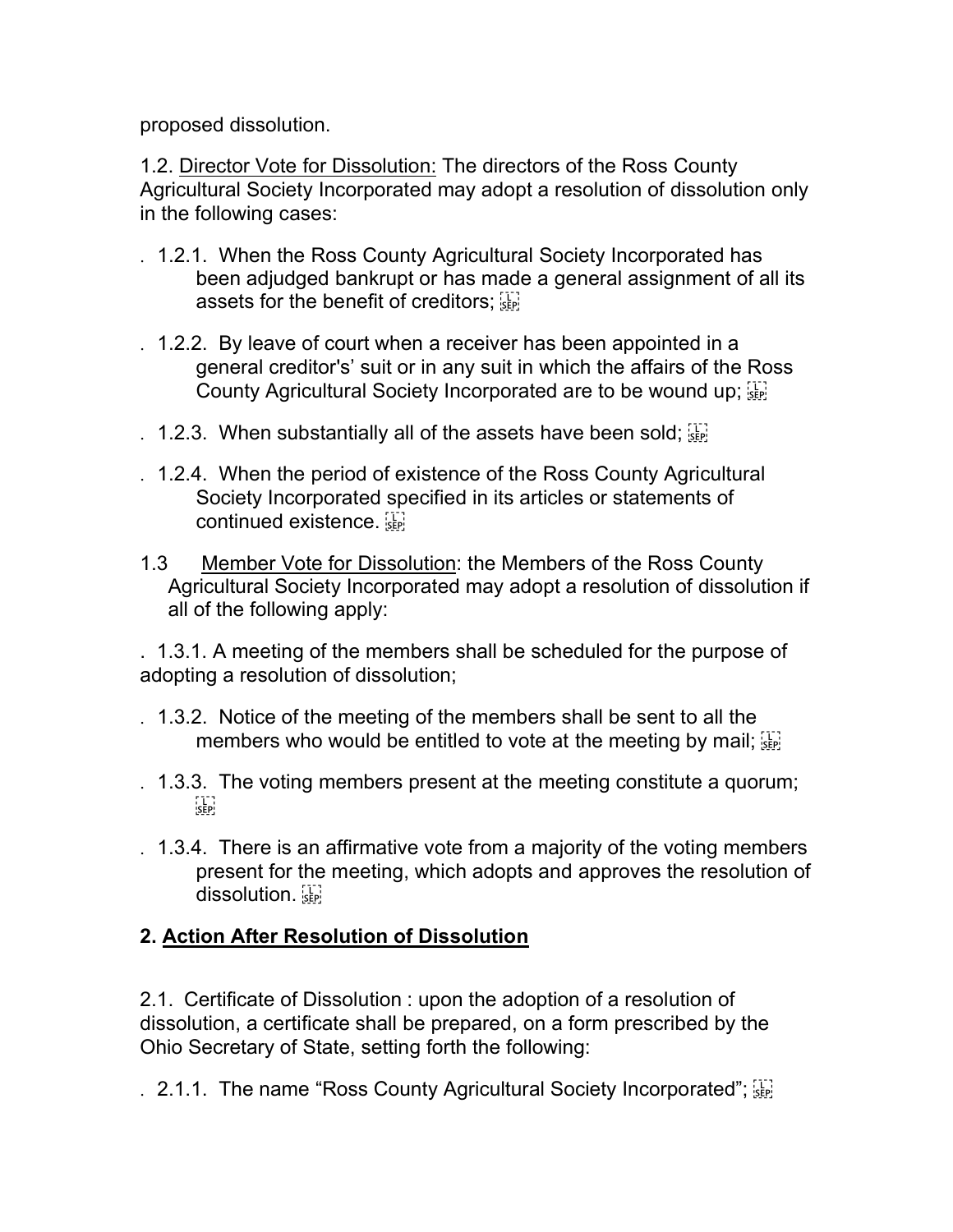- . 2.1.2. A statement that a resolution of dissolution has been adopted;  $\frac{1}{2}$ 
	- 2.1.3. A statement of the manner of adoption of that resolution, and, in the case of its adoption by the directors, a statement of the basis for the adoption;  $\frac{1}{15}$
- . 2.1.4. The place of the principal office;  $\frac{1}{25}$
- . 2.1.5. The names and addresses of its directors and officers;  $\frac{1}{35}$
- . 2.1.6. The name and address of the current statutory agent;  $\frac{1}{15}$
- . 2.1.7. The date of dissolution, if other than the filing date.  $\frac{1}{15}$

2.2 Certificate Signed : the certificate of dissolution stated in the previous subsection shall be signed by any authorized officer.

2.3 Attachment to the Certificate : a certificate of dissolution, filed with the secretary of state, shall be accompanied by the following contemporaneously with the filing of the certificate of dissolution or within ninety (90) days after the filing of the certificate of dissolution:

> 2.3.1. A receipt, certificate or other evidence from the director of job and family services showing that all contributions due from the Ross County Agricultural Society Incorporated as an employer have been paid, that such payment is guaranteed, or that the Ross County Agricultural Society Incorporated is not subject to such contributions;

- . 2.3.2. A receipt, certificate, or other evidence showing that the Ross County Agricultural Society Incorporated has paid all taxes imposed under the laws of the State of Ohio that are or will be due from the Ross County Agricultural Society Incorporated on the date of the dissolution, or that such payment has been adequately guaranteed.
- . 2.3.3. In lieu of the receipt, certificate, or other evidence described immediately preceding sections, an affidavit of one or more of the persons executing the certificate of dissolution, or of an officer of the Ross County Agricultural Society Incorporated containing a statement of the date upon which the particular department, agency, or authority was advised in writing of the scheduled effective date of the dissolution and was advised in writing of the acknowledgement by the Ross County Agricultural Society Incorporated of the applicability of section 1702.55 of the Revised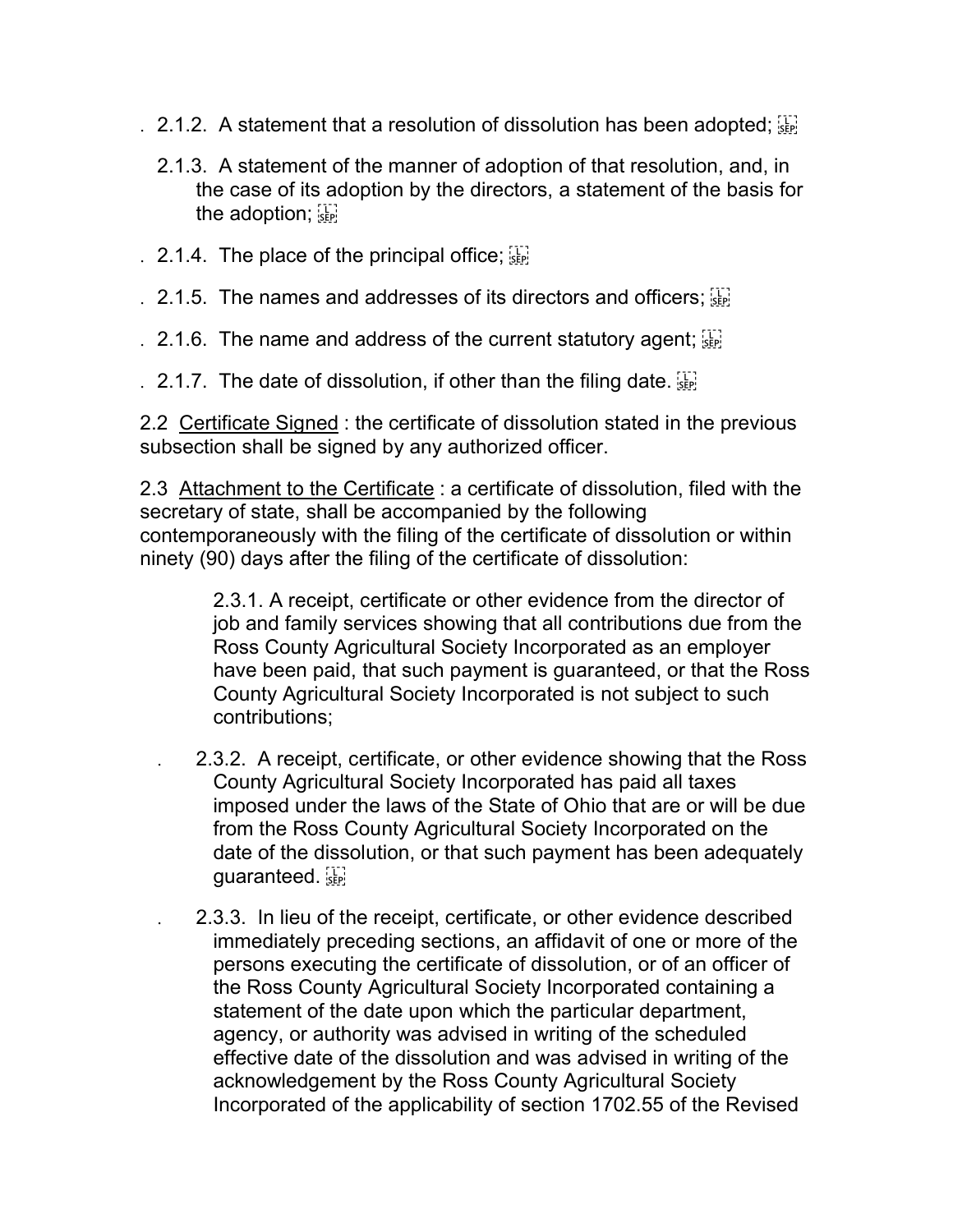Code.

2.4. Public Notice of Dissolution : Following the filing of the certificate of dissolution, the directors shall forthwith cause a notice of voluntary dissolution to be published once a week on the same day of each week for two successive weeks, in a newspaper published and of general circulation in the county in which the principal office of the Ross County Agricultural Society Incorporated was to be or is located, and shall forthwith cause written notice of dissolution to be given either personally or by mail to all known creditors of, and to all known claimants against, the dissolved Ross County Agricultural Society Incorporated.

# **3. Winding Up**

- . 3.1. Cease Activity : When the Ross County Agricultural Society Incorporated is dissolved voluntarily, when the articles of Ross County Agricultural Society Incorporated have been canceled, or when the period of existence of Ross County Agricultural Society Incorporated specified in its articles has expired, the Ross County Agricultural Society Incorporated shall cease to carry on its activities and shall do only such acts as are required to wind up its affairs.
- . 3.2. Distribute Remaining Assets: The directors of the Ross County Agricultural Society Incorporated and their survivors or successors shall act as a board of directors in accordance with the regulations and bylaws until the affairs of the Ross County Agricultural Society Incorporated are completely wound up. Subject to the orders of courts of this state having jurisdiction over the Ross County Agricultural Society Incorporated, the directors shall proceed as speedily as is practicable to a complete winding up of the affairs of the Ross County Agricultural Society Incorporated and, to the extent  $\sum_{s}$  necessary or expedient to that end, shall exercise all the authority of the Ross County Agricultural Society Incorporated. Without limiting the generality of such authority, they may fill vacancies, elect officers, carry out contracts of the Ross County Agricultural Society Incorporated, make new contracts, borrow money, mortgage or pledge the property of the Ross County Agricultural Society Incorporated as security, sell its assets at public or private sale, make conveyances in the Ross County Agricultural Society Incorporated name, lease real estate for any term, including ninetynine years renewable forever, settle or compromise claims in favor of or against the Ross County Agricultural Society Incorporated, employ one or more persons as liquidators to wind up the affairs of the Ross County Agricultural Society Incorporated with such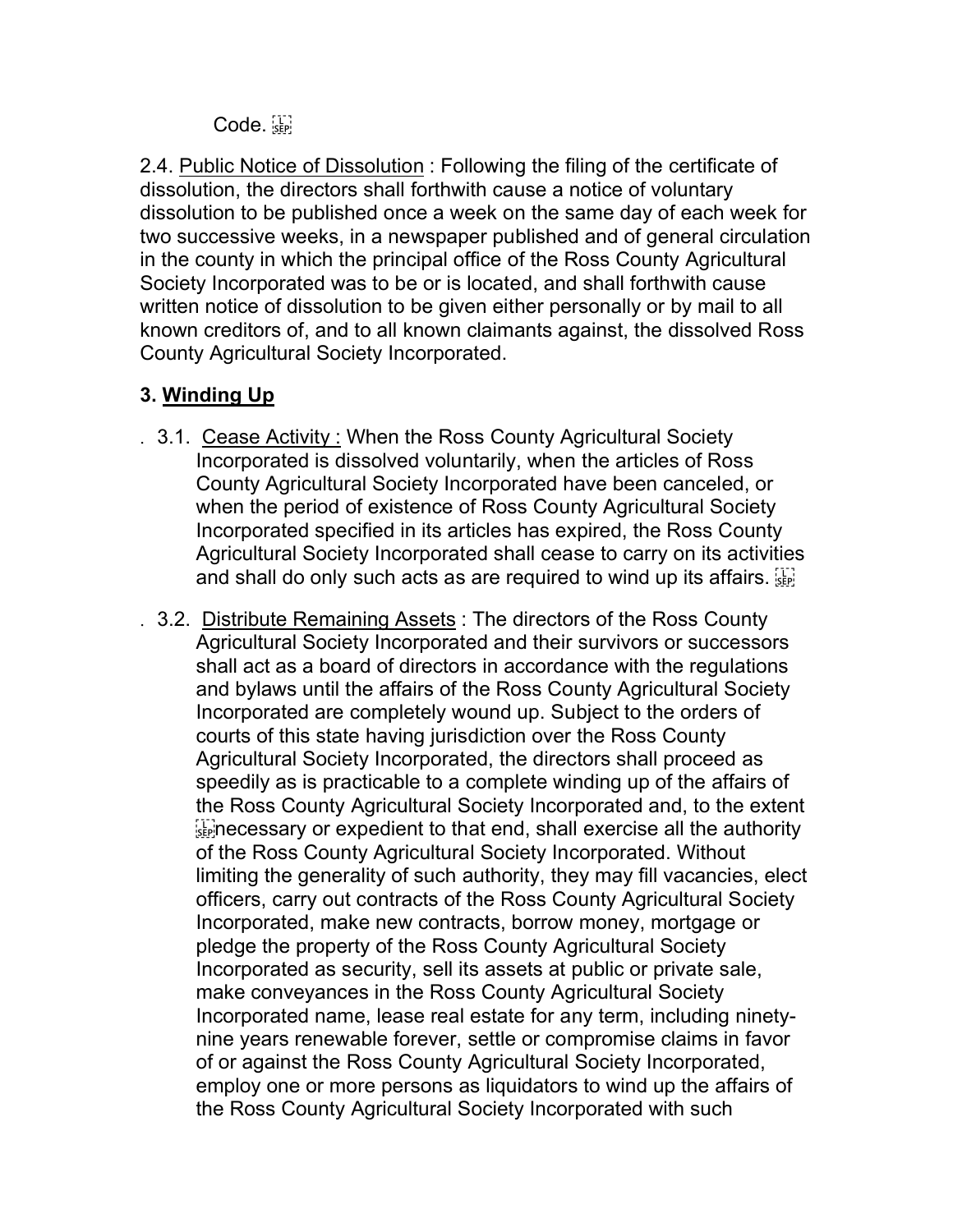authority as the directors see fit to grant, cause the title to any of the assets of the Ross County Agricultural Society Incorporated to be conveyed to such liquidators for that purpose, apply assets to the payment of obligations, perform all other acts necessary or expedient to the winding up of the affairs of the Ross County Agricultural Society Incorporated, and, after paying or adequately providing for the payment of all known obligations of the Ross County Agricultural Society Incorporated, distribute the remainder of the assets as follows:

- . 3.2.1. Assets held upon condition requiring return, transfer, or conveyance, which condition shall have occurred by reason of the dissolution or otherwise, shall be returned, transferred, or conveyed in accordance with such requirements;  $\prod_{s\in\mathbb{N}}$
- . 3.2.2. The remaining assets shall be distributed: (a) assets held by it in trust for specified purposes shall be applied so far as is feasible in accordance with the terms of the trust, (b) the remaining assets that originated from Ross County, Ohio shall be applied to the Ross County, Ohio Commissioners, (c) the remaining assets that originated from the State of Ohio shall be applied to the State of Ohio, (d) the remaining assets not held in trust shall be applied so far as is feasible towards carrying out the purposes stated in its articles, and (e) in the event and to the extent that, in the judgment of the directors, it is not feasible to apply the assets as provided in above clauses (a), (b), (c), and (d), the assets shall be applied as may be directed by the court of common pleas of the county in this state in which the principal office of the Ross County Agricultural Society Incorporated is located, in an action brought for that purpose by the Ross County Agricultural Society Incorporated or by the directors or any thereof, to which action the attorney general of the state shall be a party, or in an action brought by the attorney general in a court of competent jurisdiction, or in an action brought as provided in section 1702.50 of the **EXPRED** Code for the purpose of winding up the affairs of the Ross County Agricultural Society Incorporated under the supervision of the court.
- . 3.3. Signing of Documents : All deeds and other instruments of the Ross County Agricultural Society Incorporated shall be in the name of the Ross County Agricultural Society Incorporated and shall be executed, acknowledged, and delivered by the officers appointed by the directors.

.